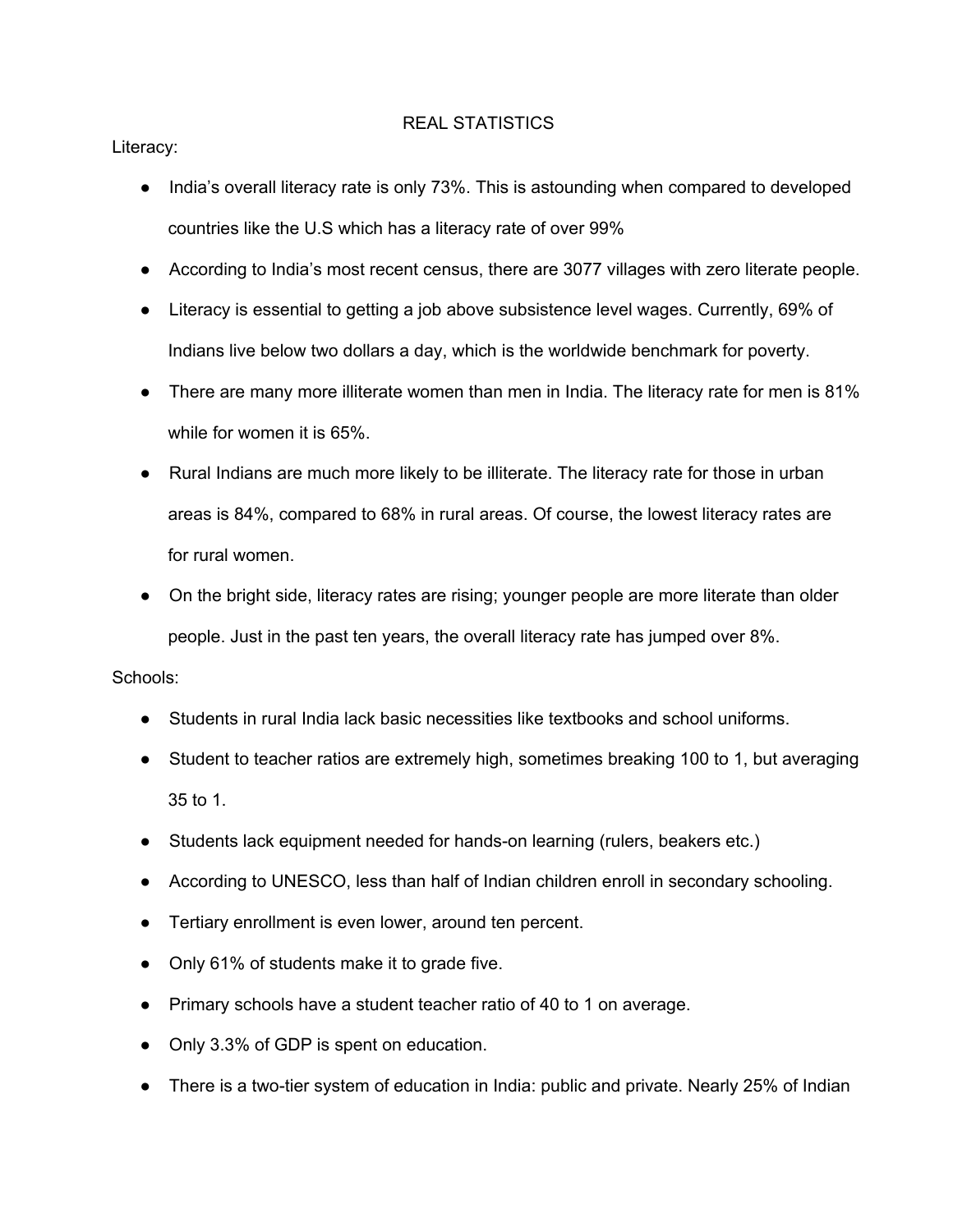children are enrolled in private schools, due to the substandard nature of government schools.

- The middle class and the wealthy send their kids to private schools while the poor are left to languish in underfunded public schools.
- Rural schools are even more inadequately funded than urban schools are. The 2012-2013 economic survey of Delhi showed that education spending there was triple the national average of an abysmal 3000 rupees a year.
- When students are provided with lunch, the food is often not safely prepared or healthy in any way shape or form. This issue is being alleviated by Akshaya Patra, a wonderful organization that REAL supports.

## Sources:

[http://stats.uis.unesco.org/unesco/TableViewer/document.aspx?ReportId=121&IF\\_Language=en](http://www.google.com/url?q=http%3A%2F%2Fstats.uis.unesco.org%2Funesco%2FTableViewer%2Fdocument.aspx%3FReportId%3D121%26IF_Language%3Deng%26BR_Country%3D3560&sa=D&sntz=1&usg=AFQjCNH7n3wt3xBZLcKWst8NlLg_Q0rqBA)

[g&BR\\_Country=3560](http://www.google.com/url?q=http%3A%2F%2Fstats.uis.unesco.org%2Funesco%2FTableViewer%2Fdocument.aspx%3FReportId%3D121%26IF_Language%3Deng%26BR_Country%3D3560&sa=D&sntz=1&usg=AFQjCNH7n3wt3xBZLcKWst8NlLg_Q0rqBA)

[http://www.unicef.org/infobycountry/india\\_statistics.html](http://www.google.com/url?q=http%3A%2F%2Fwww.unicef.org%2Finfobycountry%2Findia_statistics.html&sa=D&sntz=1&usg=AFQjCNEbdvMBCqzVmpx749vfIrPyhbxWhQ)

[http://www.dise.in/Downloads/Reports&Studies/Concepts%20and%20terms%20in%20educatio](http://www.google.com/url?q=http%3A%2F%2Fwww.dise.in%2FDownloads%2FReports%26Studies%2FConcepts%2520and%2520terms%2520in%2520educational%2520planning.pdf&sa=D&sntz=1&usg=AFQjCNFhbWame7nSLsmsA72tysrl-t0icQ) [nal%20planning.pdf](http://www.google.com/url?q=http%3A%2F%2Fwww.dise.in%2FDownloads%2FReports%26Studies%2FConcepts%2520and%2520terms%2520in%2520educational%2520planning.pdf&sa=D&sntz=1&usg=AFQjCNFhbWame7nSLsmsA72tysrl-t0icQ)

[http://realyouth.org](http://www.google.com/url?q=http%3A%2F%2Frealyouth.org&sa=D&sntz=1&usg=AFQjCNEUqP-Nz8_mAdDjZGP6U27giFLSOA)

http://india.blogs.nytimes.com/2013/07/30/bihar-school-deaths-highlight-indias-struggle-with-pest [icides/](http://www.google.com/url?q=http%3A%2F%2Findia.blogs.nytimes.com%2F2013%2F07%2F30%2Fbihar-school-deaths-highlight-indias-struggle-with-pesticides%2F&sa=D&sntz=1&usg=AFQjCNFX14Vj63HdRzS4sTEFZY8xKnFCfg)

[http://censusindia.gov.in/Census\\_And\\_You/literacy\\_and\\_level\\_of\\_education.aspx](http://www.google.com/url?q=http%3A%2F%2Fcensusindia.gov.in%2FCensus_And_You%2Fliteracy_and_level_of_education.aspx&sa=D&sntz=1&usg=AFQjCNFKsuxNgkOEc2murL8Z9FKlwqf4uA)

[http://www.asercentre.org](http://www.google.com/url?q=http%3A%2F%2Fwww.asercentre.org&sa=D&sntz=1&usg=AFQjCNFDm2_CEdFxwUZxR_LBiFuiAChXaA)

http://www.indianexpress.com/news/economic-survey-money-spent-per-student-in-delhi-is-thre

e-times-national-average/1090818/

Useful Infographic: